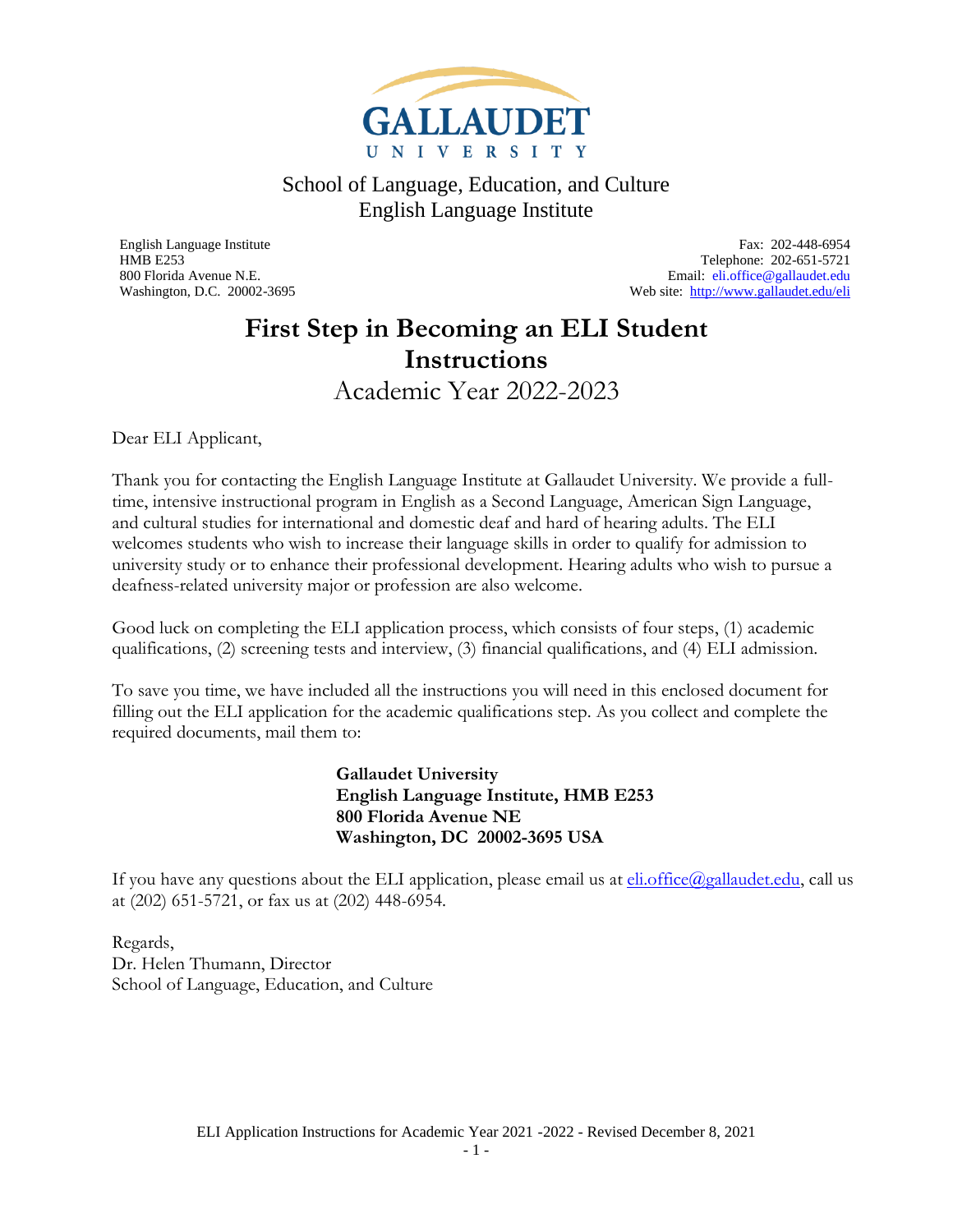

#### Table of Contents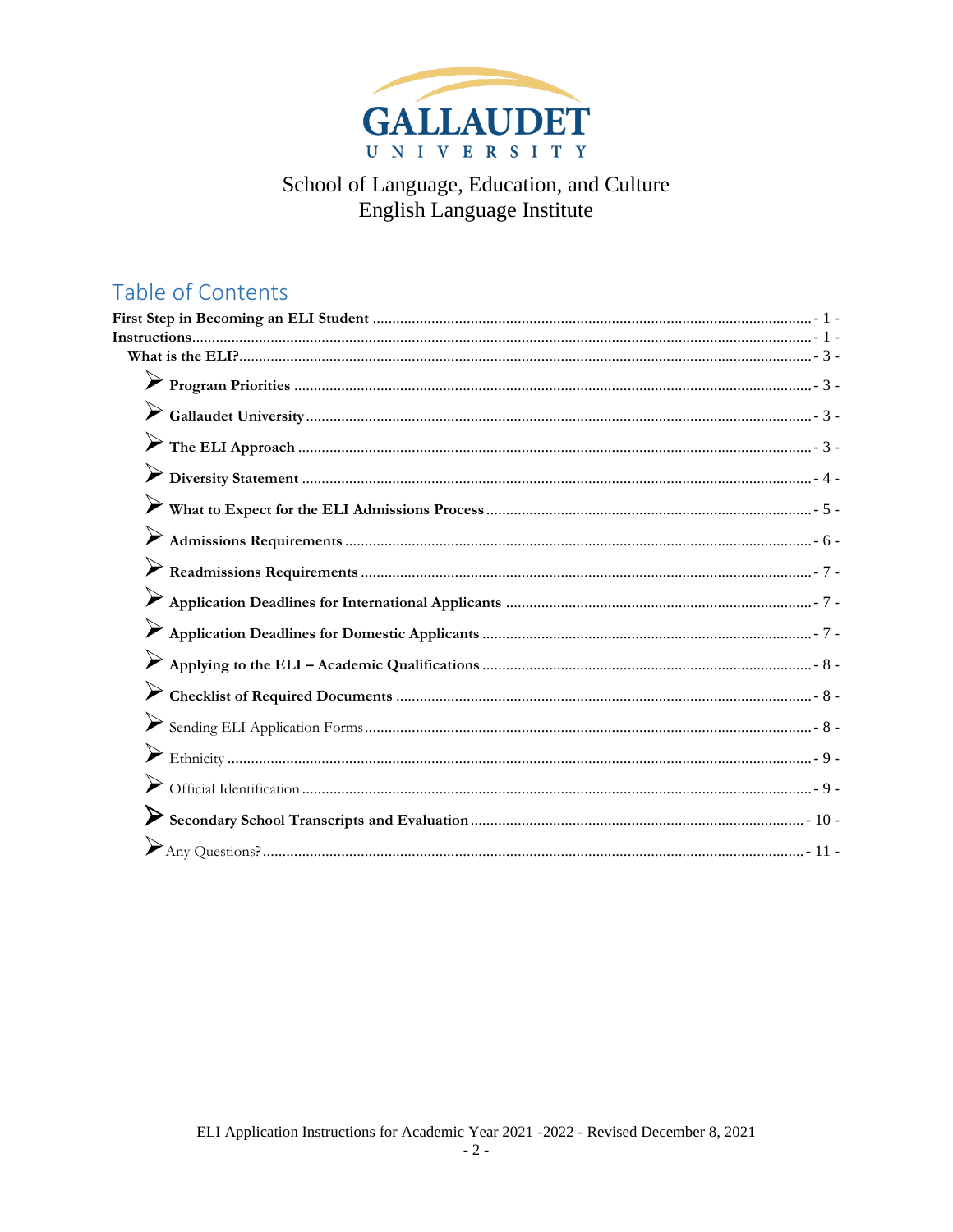

# **What is the ELI?**

<span id="page-2-0"></span>**The English Language Institute (ELI),** a unit under the School of Language, Education, and Culture, provides an English as a Second Language program for American and international deaf and hard of hearing students. Bilingual instruction in both American Sign Language and written English provides a multicultural environment for ELI students to achieve academic, professional, and personal language goals.

### <span id="page-2-1"></span>➢ **Program Priorities**

- Provide the highest quality instruction;
- Prepare students to enroll in a post-secondary academic program or return to the world of work as soon as possible;
- Instill the confidence necessary for success in academic and social environments.

We strive to meet these priorities through the use of professionally trained instructors; continual program review to incorporate the best available methods; small class sizes; an intensive program with 18+ classroom hours each week; personal attention to individual needs; and the establishment of a strong sense of community among students and staff.

## <span id="page-2-2"></span>➢ **Gallaudet University**

Gallaudet University is the world's only liberal arts university serving primarily deaf and hard of hearing students. Established in 1864, Gallaudet has grown from a small college to a multifaceted university and the world's greatest resource on deafness. Located in the heart of Washington DC, Gallaudet offers academic programs leading to undergraduate and graduate degrees in many fields.

# <span id="page-2-3"></span>➢ **The ELI Approach**

Learning English at the ELI is intensive, interactive, and integrated in a rich cultural context. Full time students spend over 18 hours each week in classes, excluding optional classes and tutoring. Students are expected to be responsible for and actively involved in their learning. Subjects are taught in a global, coordinated, and bilingual fashion with an emphasis on visual approaches to learning.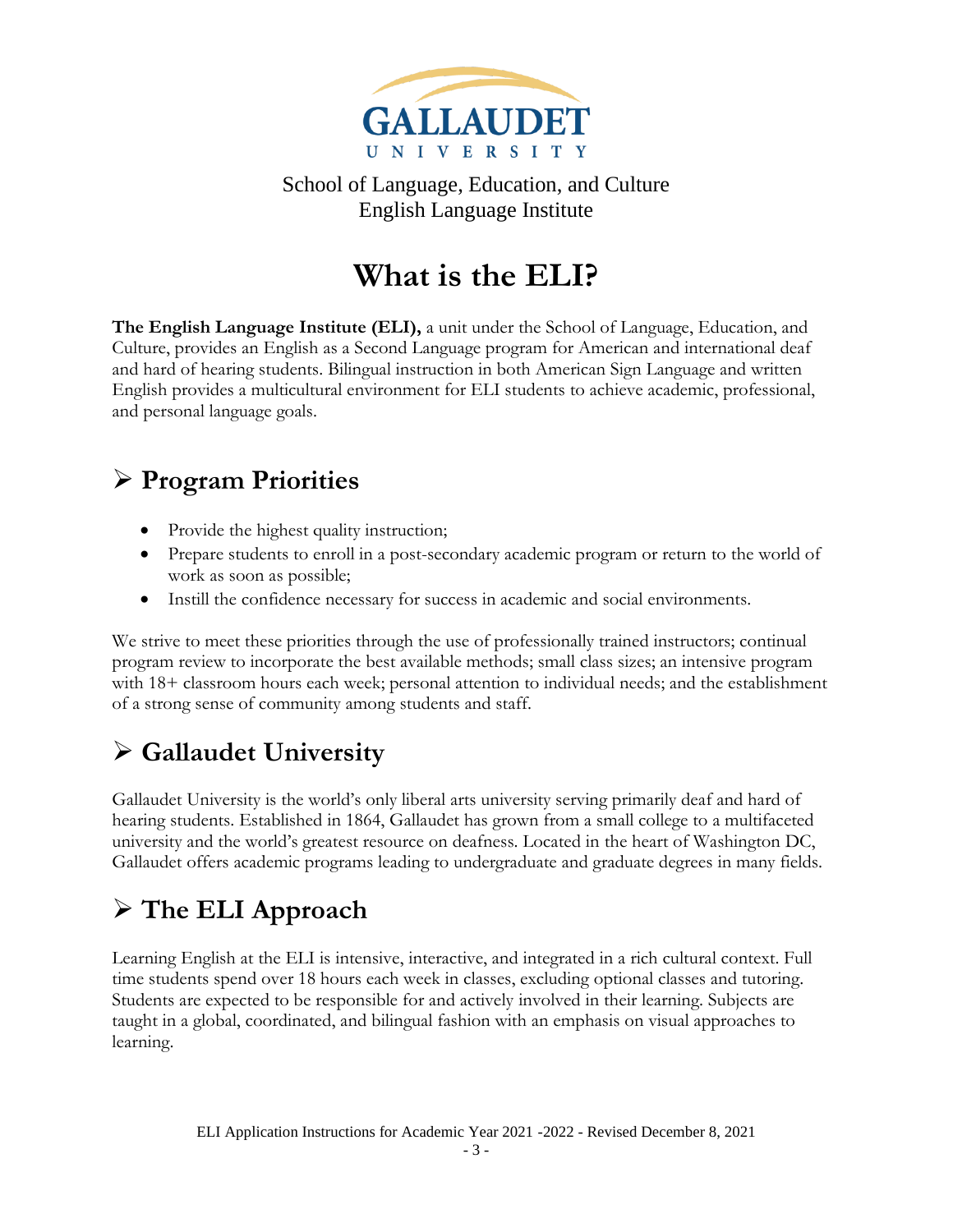

### <span id="page-3-0"></span>➢ **Diversity Statement**

Gallaudet University is a unique institution. Chartered by the United States Congress in 1864 with the mission of offering higher education to deaf and hard of hearing individuals, it has since become a global leader of a distinctive community. Just as the population of the nation has changed and continues to change, so too the population of deaf and hard of hearing individuals has changed and continues to change. Deafness is diverse and dynamic. Deaf and hard of hearing persons include people of all experiences and backgrounds.

Gallaudet University has a responsibility to an increasingly diverse deaf and hard of hearing population. Gallaudet University must do more than simply address diversity to survive. Deaf and hard of hearing individuals were long denied equal opportunity, solely because they were deaf or hard of hearing. Such injustice was often compounded by further discrimination on the basis of race, gender, and other aspects of personal identity.

Gallaudet not only acknowledges the problems of the past and responds to the practical circumstances of the present, but also understands that our shared future is guided by basic principles of fairness, mutual respect, and commitment to each other. Gallaudet will reach out, in the United States and around the world, to deaf and hard of hearing persons everywhere. Deafness knows no borders.

Gallaudet University as an institution embraces diversity. A university especially has an obligation to be a place where all views can be shared freely and any belief can be discussed respectfully, allowing the exchange of ideas to flourish. Accordingly, Gallaudet will integrate diversity into every aspect of its operations. Gallaudet's excellence and survival depends on respecting, honoring and embracing the diversity that exists within the university community.

(Adapted from source: [https://www.gallaudet.edu/student-affairs/student-handbook/diversity](https://www.gallaudet.edu/student-affairs/student-handbook/diversity-statement-and-guidelines)[statement-and-guidelines\)](https://www.gallaudet.edu/student-affairs/student-handbook/diversity-statement-and-guidelines)

Gallaudet University is an equal opportunity institution and does not discriminate on the basis of race, color, sex, national origin, religion, age, hearing status, disability, covered veteran status, marital status, personal appearance, sexual orientation, family responsibilities, matriculation, political affiliation, source of income, place of business or residence, pregnancy, childbirth, or any other unlawful basis.

#### **What is the ELI? An opportunity for YOU!**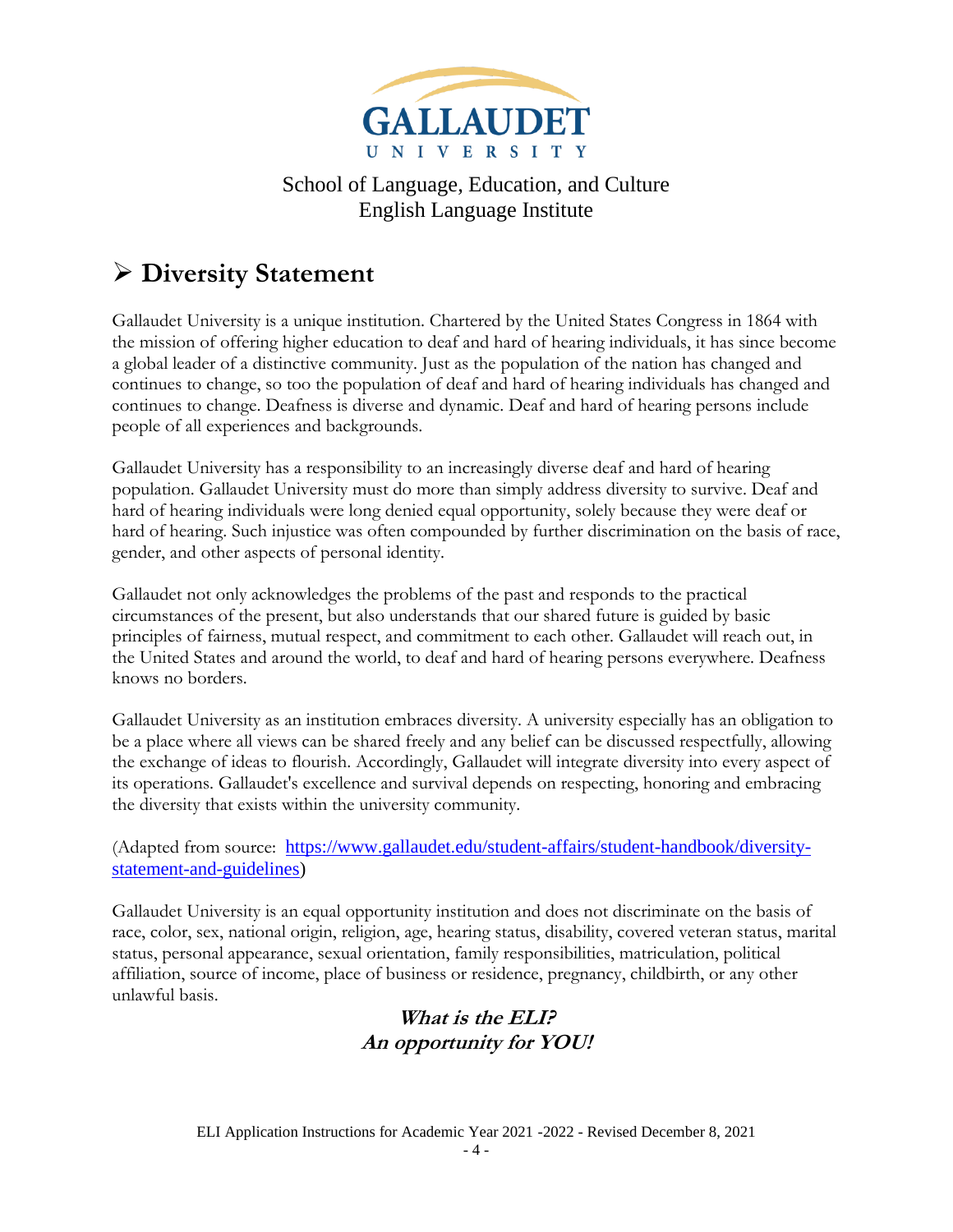

#### <span id="page-4-0"></span>➢ **What to Expect for the ELI Admissions Process**

The ELI provides screening tests geared toward placing qualified ELI prospects in English Levels IV-VI. The screening tests serve the ELI administration as a guide to determining whether to admit the prospect to the ELI and how long a student may stay at the ELI.

There are four steps to the ELI application process:

- First Step: Academic Qualifications
- Second Step: Screening Tests and Interview
- Third Step: Financial Qualifications
- Fourth Step: ELI Admission

The screening results are for those who are qualified for levels IV to VI admissions only.

The ELI also provides qualifying tests to determine if an ELI student is ready to enter university studies. The duration of stay at the ELI program is highly individual and depends on prior existing language skills in both English and in the mother tongue. It is possible an ELI student may stay for only one semester or for up to three and half years. Students entering the ELI program with higher English skills tend to qualify for admission to university study more quickly than those with less skill.

At the end of each semester, ELI students can take the ACT test, and if they achieve passing scores, then they can apply for admission to an undergraduate program at Gallaudet University. For students who are interested in applying for graduate school at Gallaudet University, they can make arrangements to take the TOEFL test after they complete their studies at the ELI program.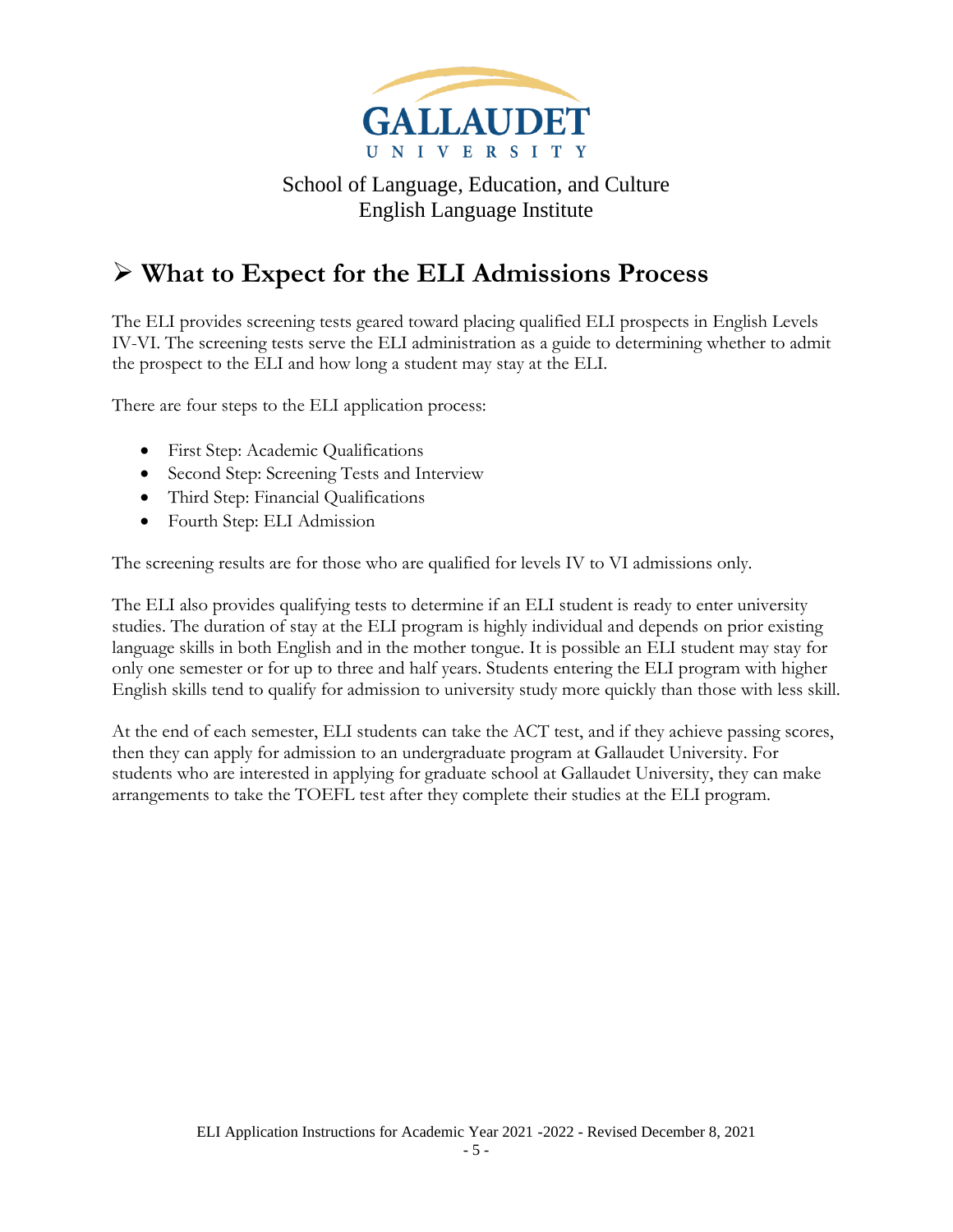

#### <span id="page-5-0"></span>➢ **Admissions Requirements**

Please note that admission to the ELI does not constitute admission to the undergraduate or graduate school at Gallaudet University.

Scores on the ACT, SAT, TOEFL, or any other standardized examination are NOT required for admission to the ELI. All ELI applicants will undergo an in-house screening set of tests. During ELI Student Orientation, students take placement exams that are used to gauge proficiency levels and place students into appropriate class levels. Admission criteria are listed below.

- Both international and domestic applicants can be admitted.
- Has finished high school, college, or the highest secondary schooling possible in their home country. Transcripts should include some form of separate writing class and reading class, mathematics, history, science, and geography classes. These classes represent a liberal arts education. Grades must be at or above the passing or satisfactory rating.
- Deaf or hard of hearing applicants are eligible for admission. Hearing people who plan to major in deaf-related fields or hearing professionals who work with deaf or hard of hearing clients are eligible.
- Age 17 or older

To meet the admissions criteria during the screening process, the following scores need to be achieved by the ELI prospect:

- 70% or better score on the Raven's Progressive Matrices, which assess learning capabilities and visual logic
- 70% or better score on the English Writing Test (EWT), which assess writing, logic flow, grammar, and reading comprehension skills
- 70% or better score on the Sign Language Interview, which assess basic American Sign Language skills

Only qualified applicants who passed the screening tests for Levels IV to VI can proceed to Step 3 - Financial Qualifications.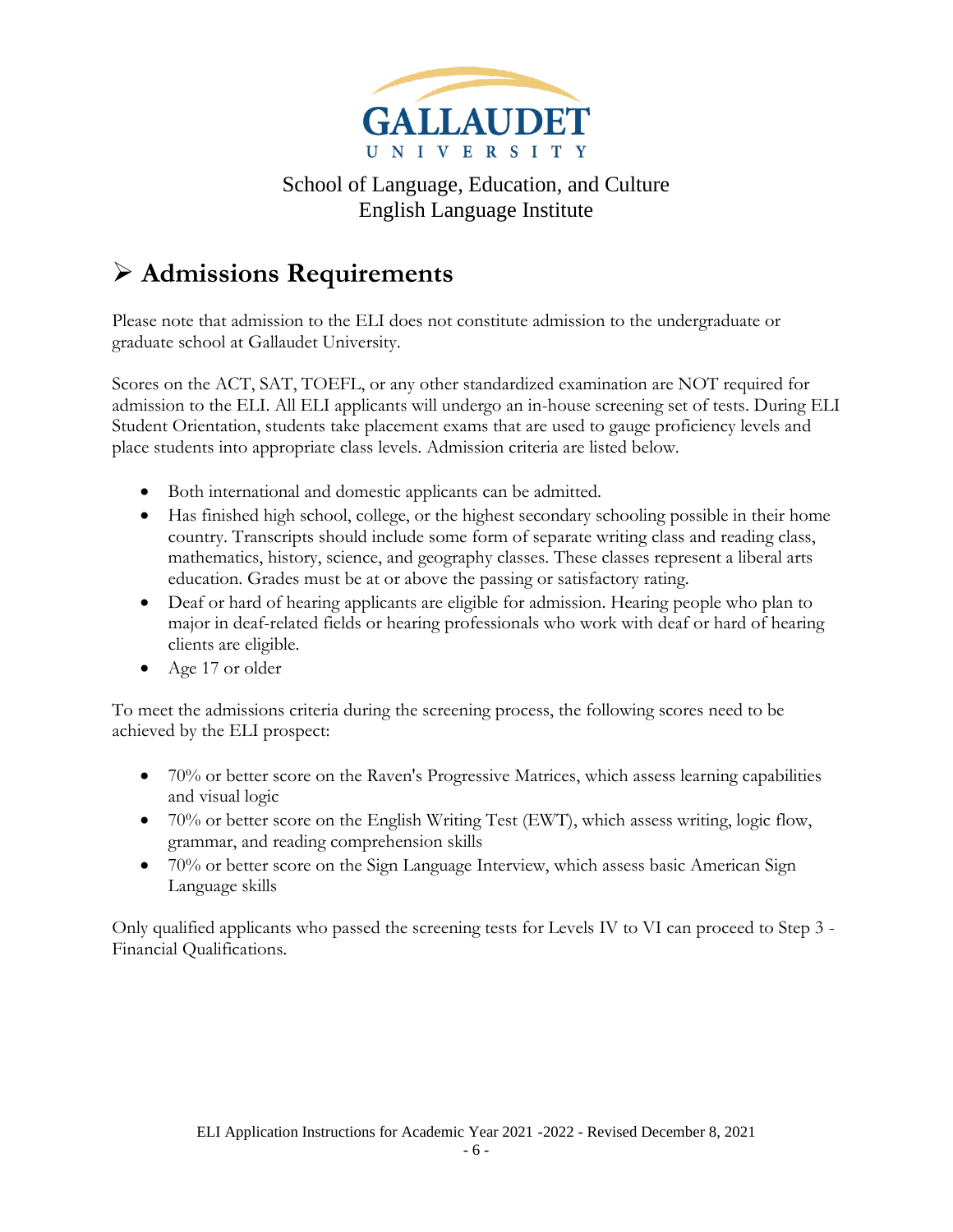

### <span id="page-6-0"></span>➢ **Readmissions Requirements**

If the applicant for readmission has been absent from the ELI program for more than one year, then the applicant needs to show evidence of academic activity that occurred during the absence in order to qualify for readmission. An applicant can request an exception to this requirement if a letter explaining the reason(s) for the absence is submitted with the application.

Only qualified applicants for readmission who passed the screening tests for Levels IV to VI can proceed to Step 3 - Financial Qualifications.

## ➢ **Application Deadlines**

International and domestic ELI applicants have different deadlines due to Homeland Security requirements for international applicants. In addition, the international deadline also takes into consideration that new international students need more time to apply for a F-1 or J-1 visa at their American embassy or consulate. Most visa applications need about two months to be processed and granted. Only after the new international student has been granted a visa can the flight ticket be purchased. There is no time-saving measure that can be done to make this international process go quicker.

### <span id="page-6-1"></span>➢ **Application Deadlines for International Applicants**

**Fall Semester:** If you plan to enter the ELI in the Fall semester, we must receive all required application documents by May 30.

**Spring Semester:** To enter in the Spring semester, we must receive your application documents by October 30.

### <span id="page-6-2"></span>➢ **Application Deadlines for Domestic Applicants**

**Fall Semester:** If you plan to enter the ELI in the Fall semester, we must receive all required application documents by July 15.

**Spring Semester:** To enter in the Spring semester, we must receive your application documents by December 15.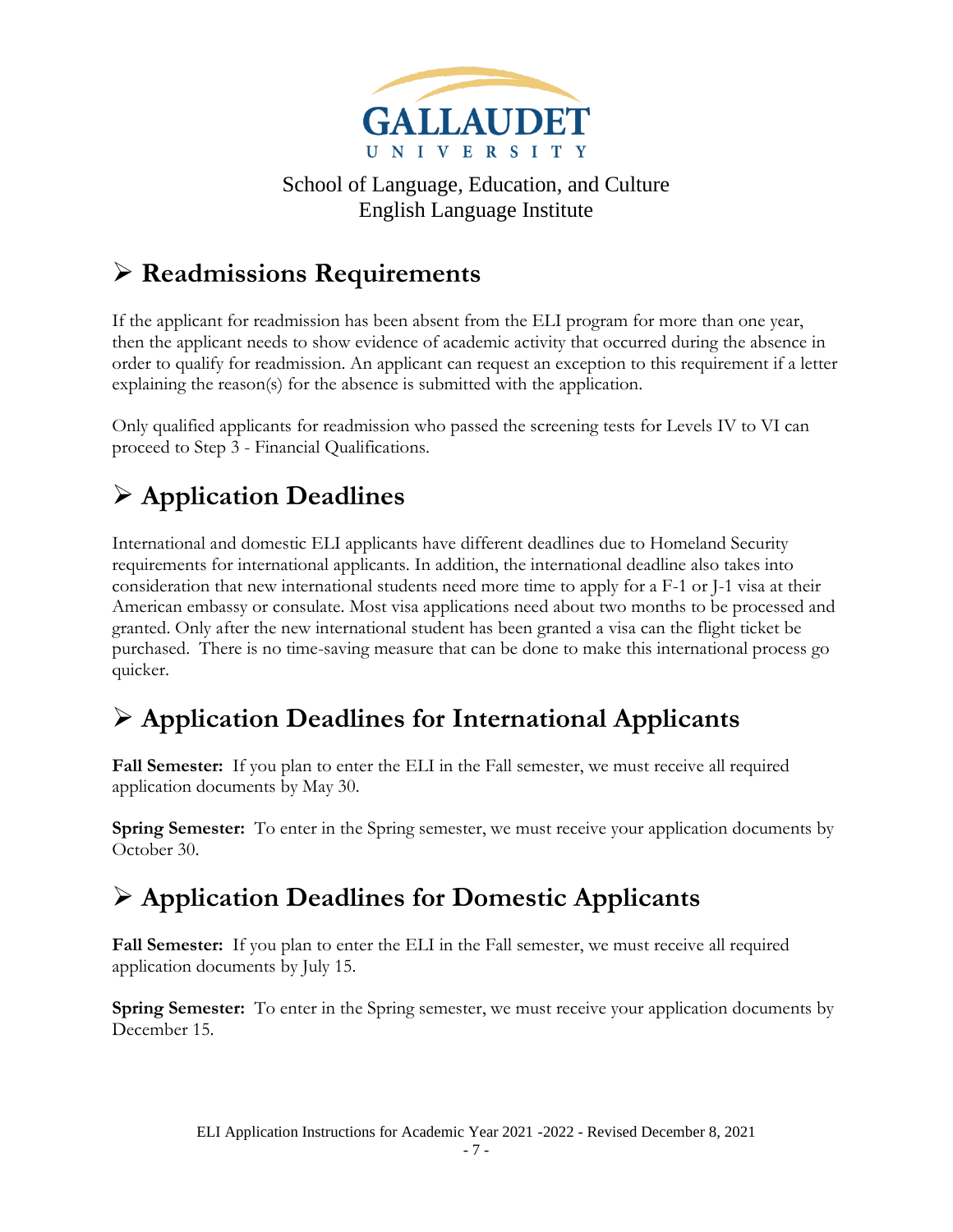

## <span id="page-7-0"></span>➢ **Applying to the ELI – Academic Qualifications**

The academic qualifications submitted with the ELI application are reviewed after the ELI application and supporting documents have been submitted. We provide screening tests and a sign language interview to ELI prospects who have academically qualified. If the prospect passes both steps, then financial qualifications submitted with the ELI application are reviewed. Academic, screening, and financial approvals need to be secured in order to gain admission to the English Language Institute. Only ESL levels IV-VI are still offered and is subject to sufficient enrollment.

### <span id="page-7-1"></span>➢ **Checklist of Required Documents**

The ELI application form and instructions may be downloaded from the ELI web site:

<http://www.gallaudet.edu/english-language-institute/eli-admissions/apply-to-the-eli>

- 1. **ELI Application Form:** When filling out the application form, please write clearly, thank you;
- 2. **Application Fee:** The ELI application fee is non-refundable. There is a link available to pay the ELI application fee online with a credit/debit card: [https://quikpayasp.com/gallaudet/commerce\\_manager/payer.do?orderType=ELIApplicationF](https://quikpayasp.com/gallaudet/commerce_manager/payer.do?orderType=ELIApplicationFees) [ees](https://quikpayasp.com/gallaudet/commerce_manager/payer.do?orderType=ELIApplicationFees)
- 3. **Official Identification:** Please see instructions below;
- 4. **Audiogram:** If you are deaf or hard of hearing, you will need to submit an audiogram. Hearing applicants do not need to submit an audiogram;
- 5. **Secondary School Transcripts and Evaluation:** Please see instructions below;
- 6. **Secondary School Diploma:** a copy of an official document with the name of the secondary school, your name, the date of graduation or completion, and official signatures;
- 7. **Two Letters of Recommendation:** from school officials or instructors who know you well or if you work, from your supervisor;
- 8. **Goal Statement**: The applicant needs to complete the goal statement, not a third party;

## <span id="page-7-2"></span>➢ **Sending ELI Application Forms**

Mail the completed forms to:

**Gallaudet University English Language Institute, HMB E253 800 Florida Avenue NE Washington DC 20002-3695 USA**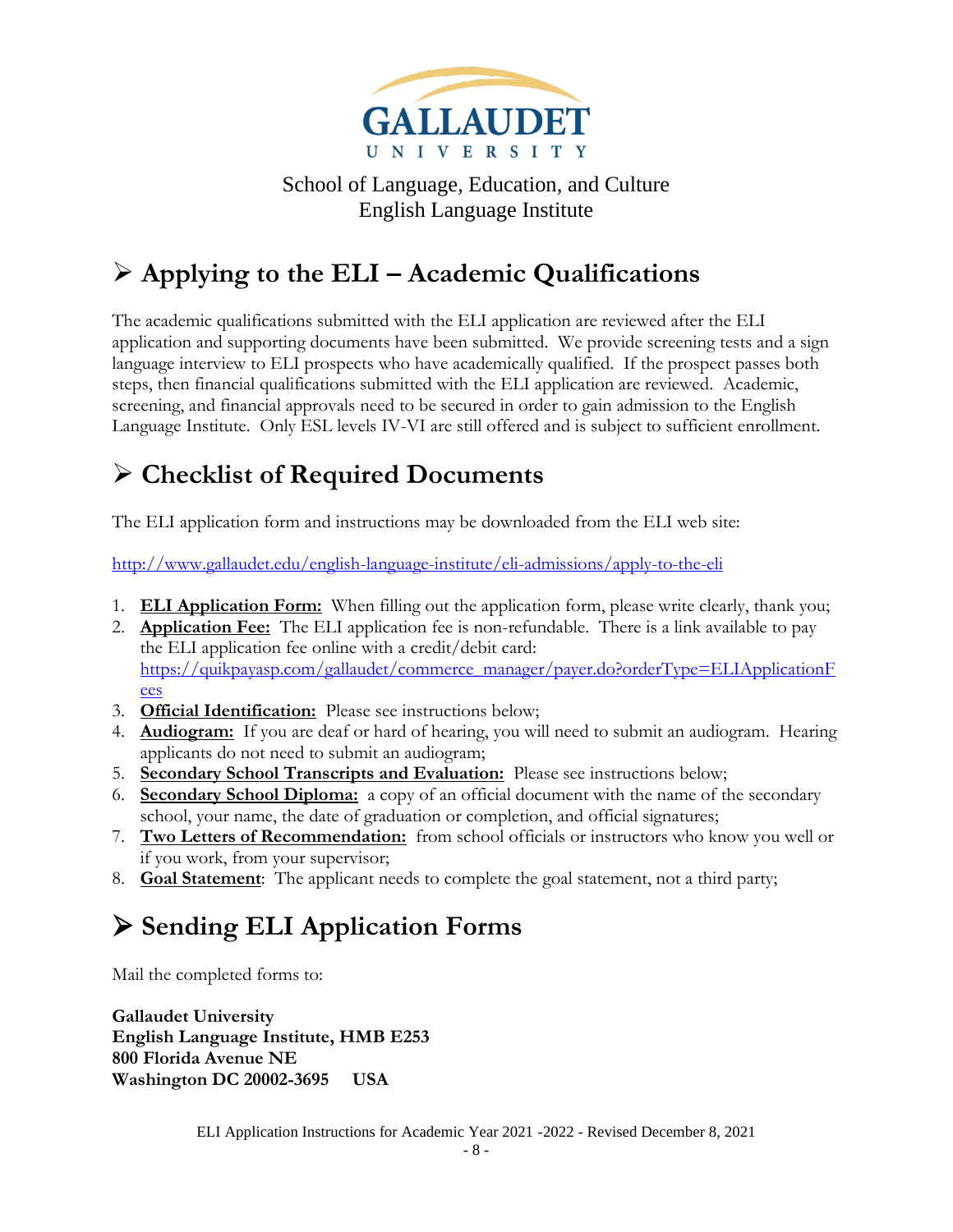

After the ELI receives your ELI application documents, they will be reviewed to see if the ELI application is complete. If there are any missing documents, you will be informed via email.

### <span id="page-8-0"></span>➢ **Ethnicity**

The ethnicity question on the ELI application is optional. Applicants are not required to fill in this section.

### <span id="page-8-1"></span>➢ **Official Identification**

Official identification is used to determine if the ELI applicant is an international applicant or a domestic applicant. Please note that the official identification document needs to be valid and has an expiration date of more than six months.

International applicants are required to provide a passport copy due to federal regulations. Official identification is also used to determine if the ELI applicant is qualified for domestic tuition rates.

The domestic tuition rate is one half of the international tuition rate. US citizens and permanent residents are qualified for domestic tuition rates.

For international applicants: please make a copy of the page in your passport where your picture is located. The birth date should also be part of this passport page as well.

For US citizens: please make a copy of one of the following documents:

- Passport
- Driver's license
- State identification card
- Birth certificate
- School ID card
- Voter card
- Property tax payment
- Utility bill

For permanent residents: please submit a copy of your permanent residency card (green card).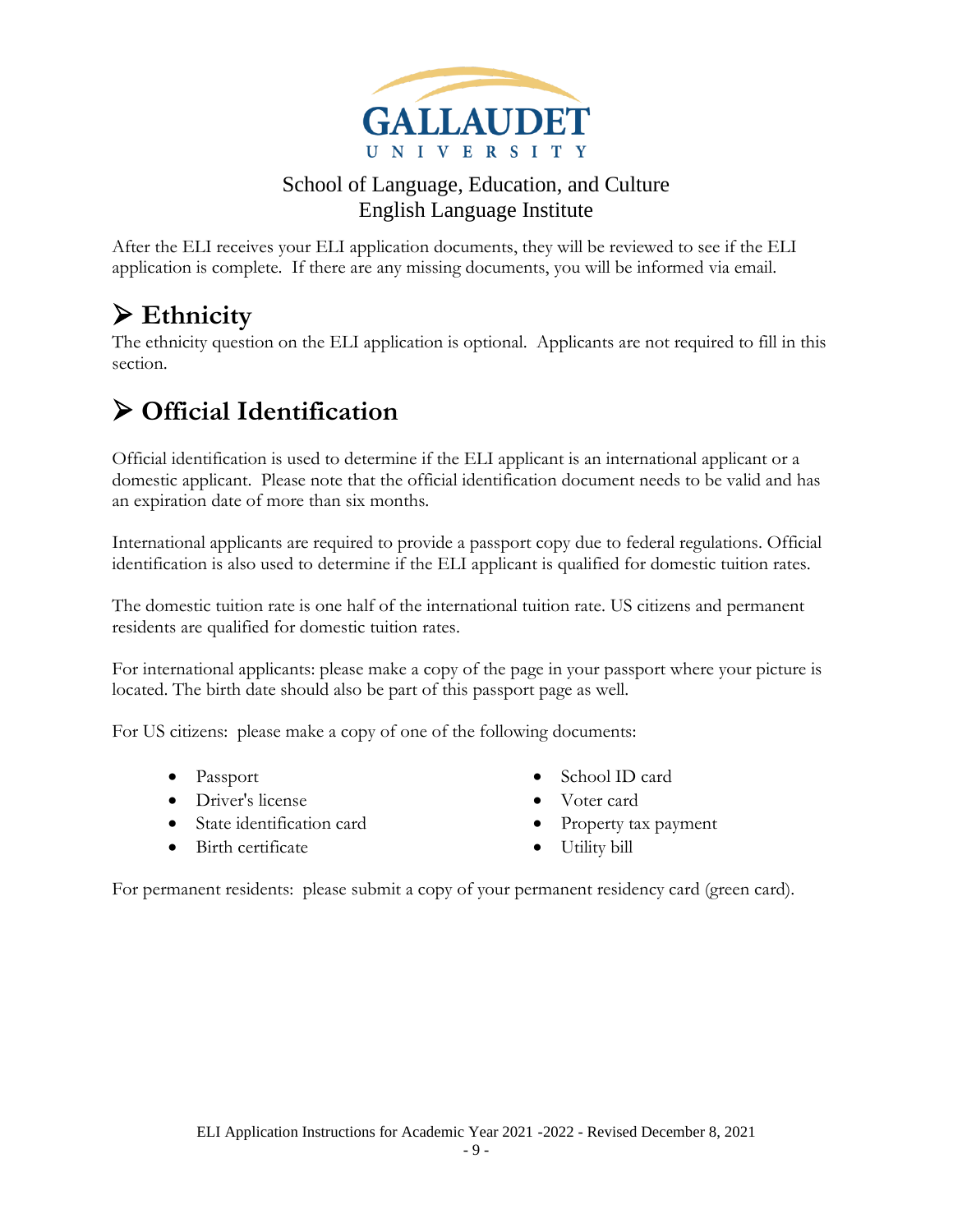

### <span id="page-9-0"></span>➢ **Secondary School Transcripts and Evaluation**

Definitions of primary school, secondary school, and tertiary school are listed below.

- 1. Primary school usually consists of grades from 1st to 8th grades (i.e. levels). Students typically attend primary school beginning at age five and ending at age fourteen.
- 2. Secondary school or high school usually consists of grades from 9th to 12th grades. Students typically attend secondary school beginning at age fourteen and ending at age eighteen in order to obtain a diploma or a certificate of completion.
- 3. Tertiary school usually consists of four or five years as an undergraduate student at a college or university. Students typically attend tertiary school at the age of 18 or older in order to obtain a bachelor's degree. Tertiary school also includes graduate school, which students typically attend for two or three years in order to obtain a master's degree.

**Secondary School Transcripts:** Secondary school or high school transcripts are required for the ELI application. Transcripts are official documents with dates of attendance (at least three years' worth), classes taken, and grades received on them. In general, technical schools or vocational schools do not provide a liberal arts education. If a transcript from a technical or vocational school has academic classes, it may be acceptable. Transcripts should include some form of separate writing class and reading class, math, history, science, and geography classes. These classes represent a liberal arts education necessary for success at Gallaudet University. Grades must be at or above the passing or satisfactory rating.

If you had a private tutor for home-schooling, you need to prove with a GED test at an American embassy that you have acquired the equivalent of a high school liberal arts education. The results of the GED test need to be submitted with the ELI application.

**Tertiary School Transcripts:** Transcripts from a liberal arts college or university supersede your secondary school transcript. If you have a college degree already, please send your college transcripts. In this case, you will not need to send your secondary school transcripts. Please send a copy of the college degree certificate as well.

#### **Translation and Evaluation Requirements:**

If your transcripts are not in English, you will need to submit official English translations from an outside translation agency. You will need to submit your transcripts to the World Education Services (WES) at<https://www.wes.org/> to get their evaluation.